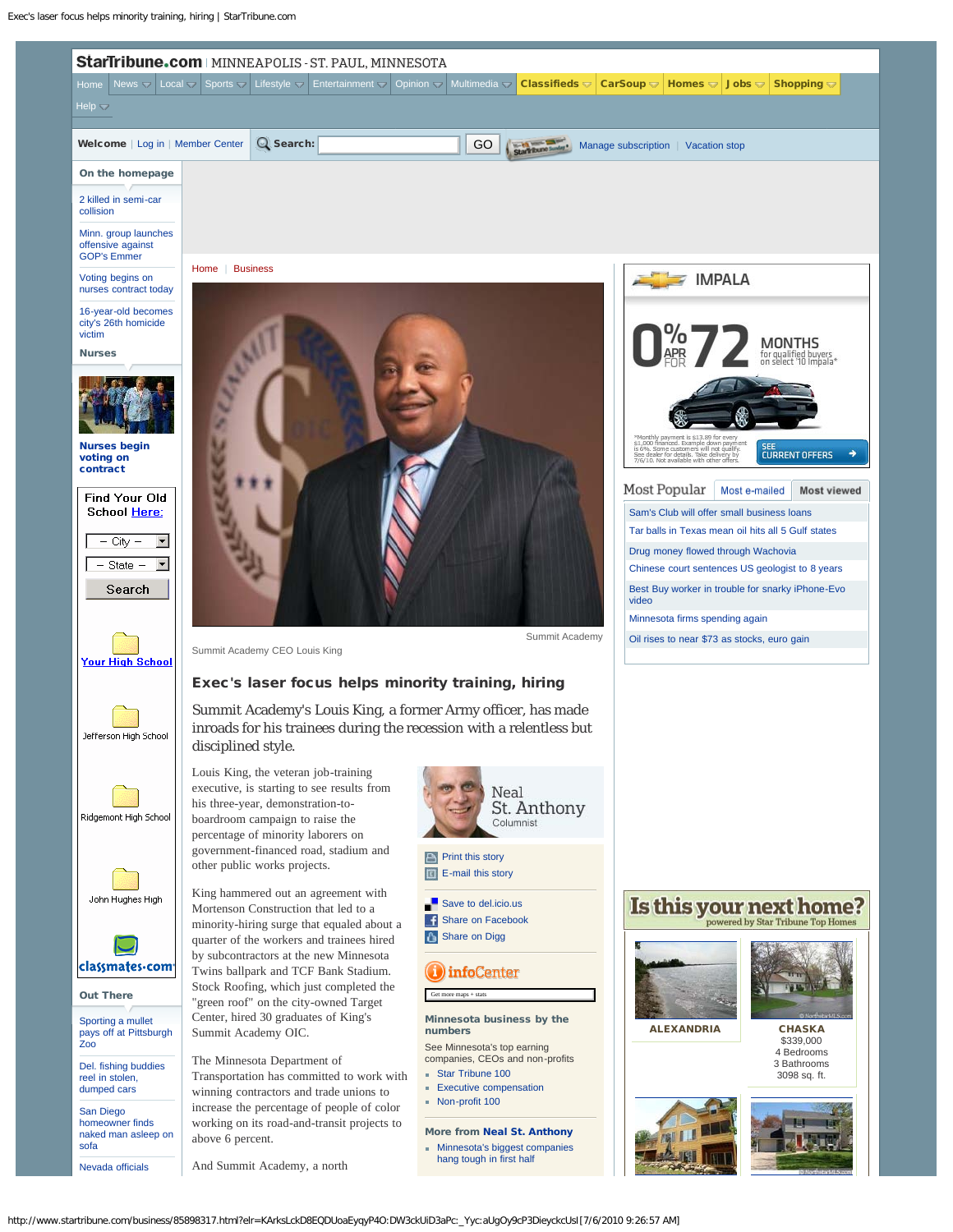Exec's laser focus helps minority training, hiring | StarTribune.com